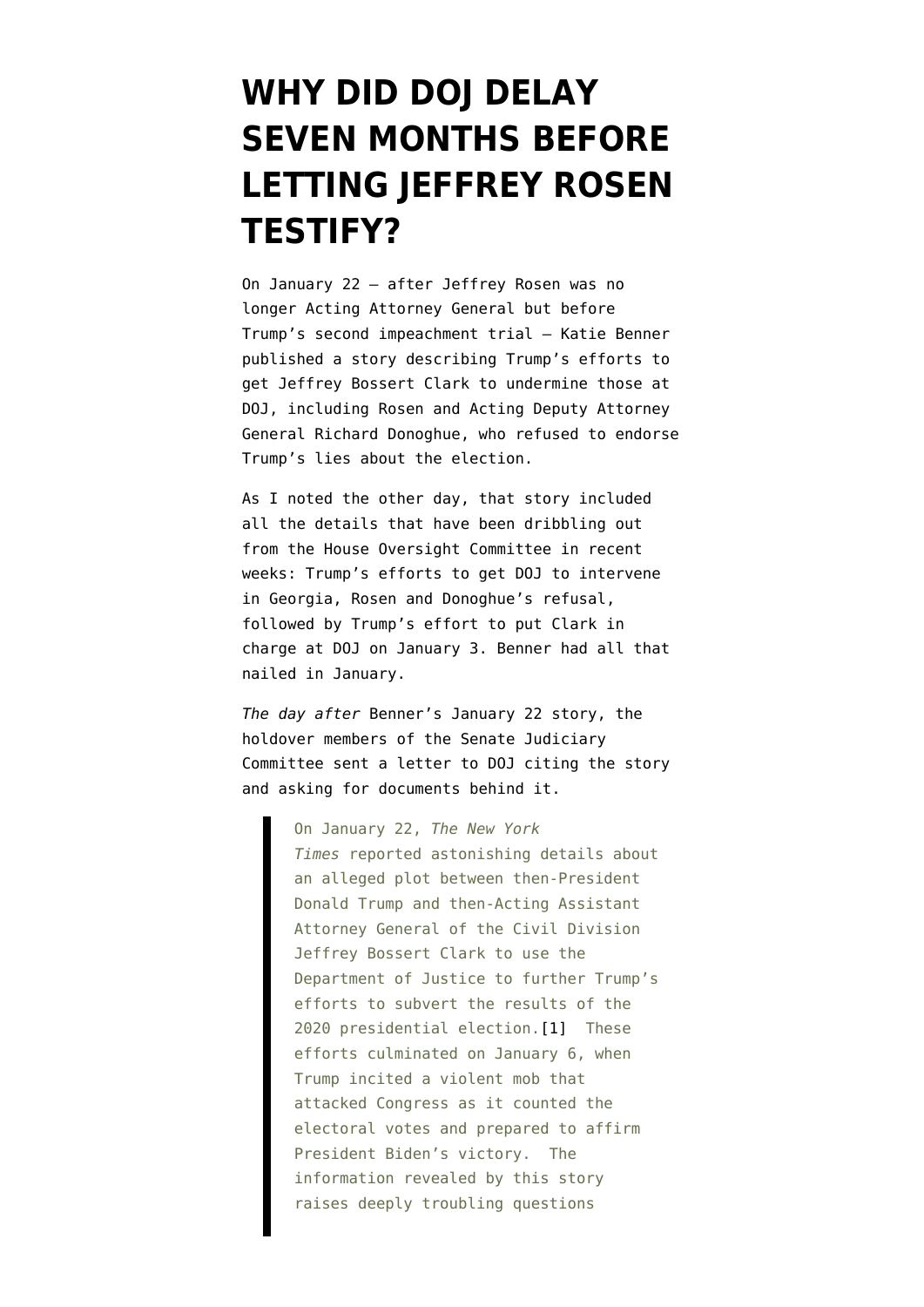regarding the Justice Department's role in Trump's scheme to overturn the election.

The Senate Judiciary Committee will conduct vigorous oversight of these matters. As a first step, we seek your immediate assurance that the Department will preserve all relevant materials in its possession, custody, or control. Please also produce the following materials as soon as possible, but no later than February 8, 2021:

- *All documents and communications, including emails, text messages, and calendar entries, referring or related to the reported December 15 meeting between then-President Trump and then-Acting Attorney General Jeffrey Rosen and reported follow-up calls and meetings between President Trump and Mr. Rosen;*
- *All documents and communications, including emails, text messages, and calendar entries, referring or related to reported complaints President Trump made to Justice Department leaders regarding then-U.S.*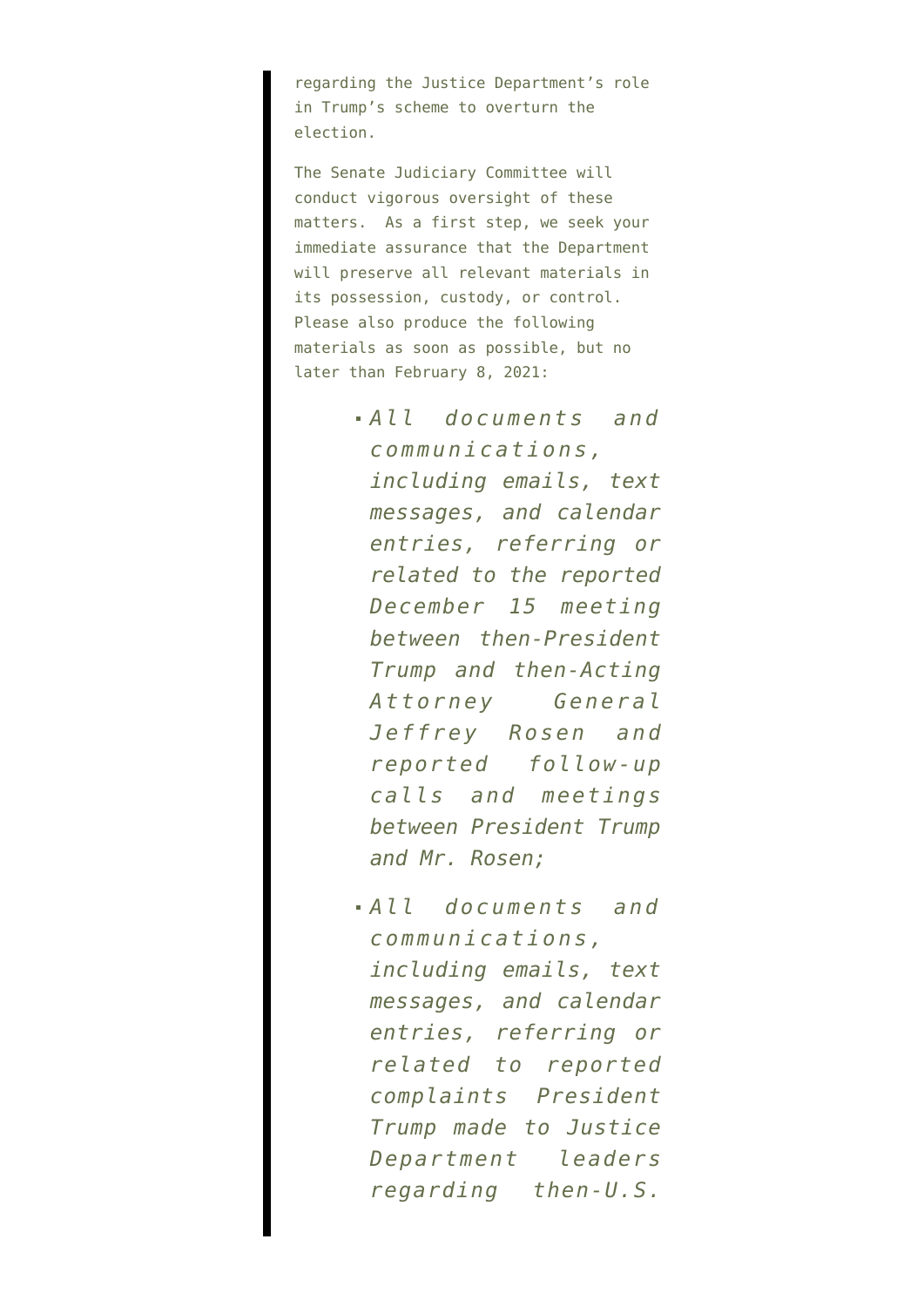*Attorney Byung J. Pak prior to Pak's resignation;*

*All documents and communications, including emails, text messages, and calendar entries, regarding a reported draft letter that Mr. Clark prepared and requested be sent to Georgia state legislators; and*

*All documents and communications, including emails, text messages, and calendar entries, involving the reported January 3 White House meeting involving Mr. Clark and Mr. Rosen.*

That letter set a deadline of February 8, over a month before Merrick Garland [was confirmed](https://www.washingtonpost.com/national-security/merrick-garland-confirmation-vote/2021/03/10/2ff813a0-80fc-11eb-81db-b02f0398f49a_story.html) and over [70 days before Lisa Monaco was confirmed](https://www.reuters.com/world/us/majority-us-senate-votes-confirm-lisa-monaco-deputy-attorney-general-2021-04-20/).

In May, House Oversight Chair Carolyn Maloney sent Rosen a request (which hasn't been made public) for a transcribed interview.

Seemingly in response to *that* — though the letter cites both the January request and the May one — DOJ (in the guise of Bradley Weinsheimer, who was elevated from NSD to DOJ's institutional accountability role at Associate Deputy Attorney General [by Jeff Sessions,](https://www.justice.gov/opa/pr/attorney-general-jeff-sessions-announces-bradley-weinsheimer-replace-departing-associate) and so was a colleague of those DOJ officials), [wrote](https://www.justsecurity.org/wp-content/uploads/2021/07/DOJ-letters-to-former-U.S.-officials-authorizing-testimony-to-Congress-without-executive-privilege.pdf) Rosen and five other former top DOJ officials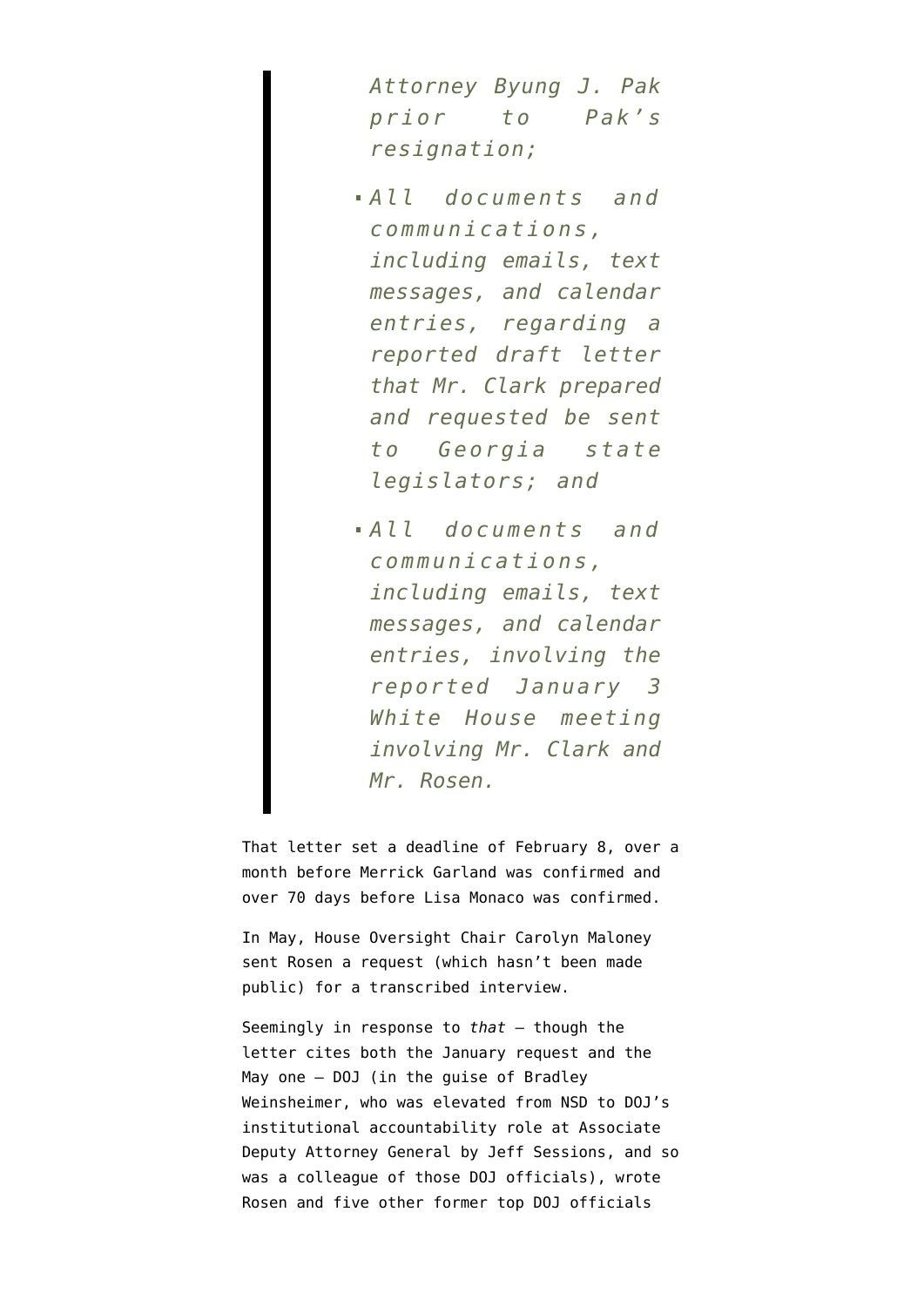permitting them to testify about a carefully defined set of events. The testimony is basically limited to, "any efforts by President Trump or any DOJ officials to advance unsubstantiated allegations of voter fraud, challenge the 2020 election results, stop Congress's count of the Electoral College vote, or overturn President Biden's certified victory." It is limited to events that happened after Attorney General Barr resigned on December 14. The letter specifically prohibits discussing any prosecutorial decisions the men made, or discussing investigations that were ongoing when they left.

> Discussion of any pending criminal cases and possible charges also could violate court rules and potentially implicate rules of professional conduct governing extra-judicial statements.

But within that scope, the letter permits these former DOJ officials to answer questions that would otherwise be covered by executive privilege.

> [T]he Department authorizes you to provide unrestricted testimony to the Committees, irrespective of potential privilege, so long as the testimony is confined to the scope of the interviews as set forth by the Committees and as limited in the penultimate paragraph below.

Of particular note, DOJ asked President Biden via the White House Counsel — whether he wanted to invoke privilege; he chose not to.

> Because of the nature of the privilege, the Department has consulted with the White House Counsel's Office in considering whether to authorize you to provide information that may implicate the presidential communications privilege. The Counsel's Office conveyed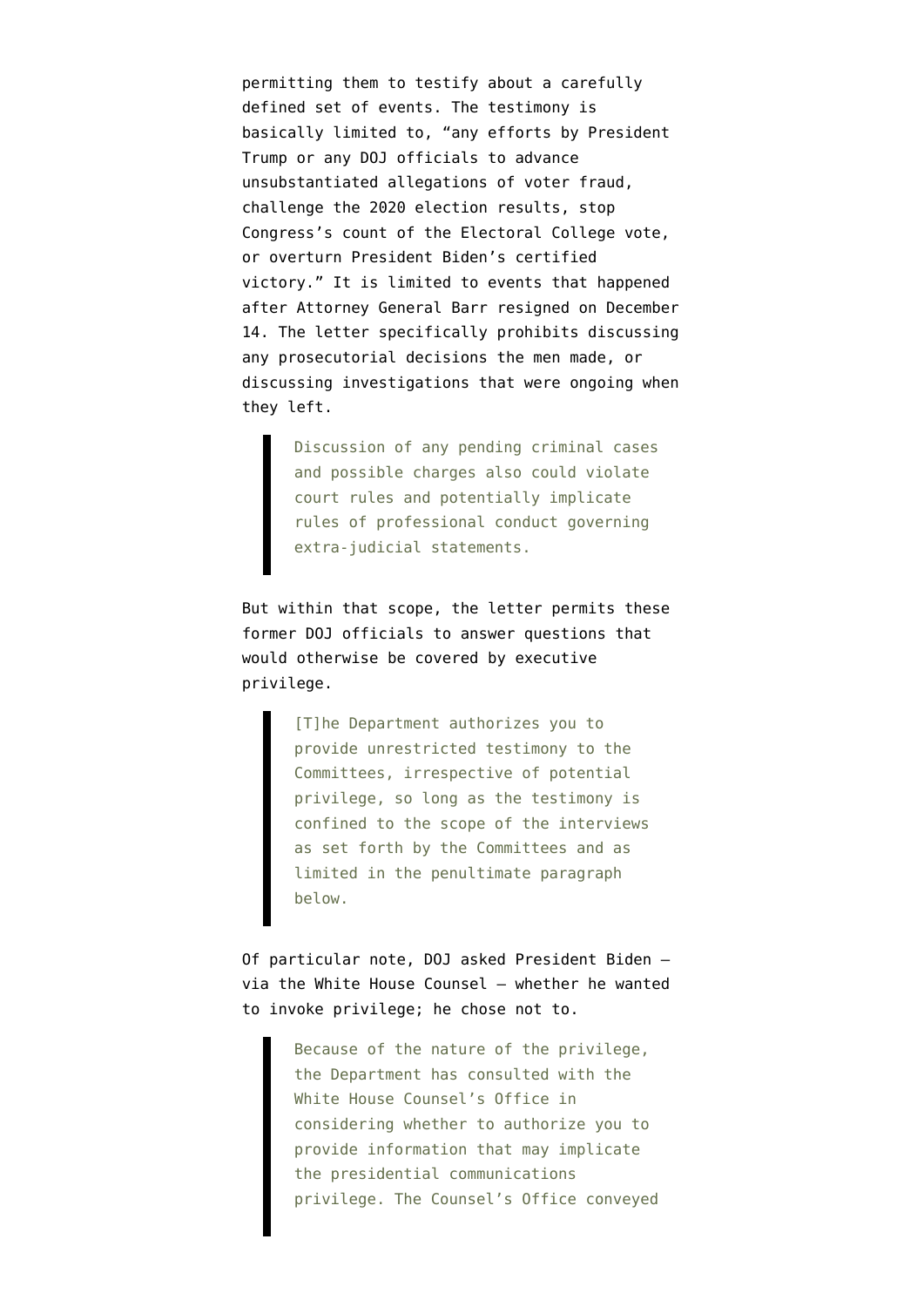to the Department that President Biden has decided that it would not be appropriate to assert executive privilege with respect to communications with former President Trump and his advisors and staff on matters related to the scope of the Committees' proposed interviews, notwithstanding the view of former President Trump's counsel that executive privilege should be asserted to prevent testimony regarding these communications. *See Nixon v. Administrator of General Servs.*, 433 U.S. 425, 449 (1977) ("[I]t must be presumed that the incumbent President is vitally concerned with and in the best position to assess the present and future needs of the Executive Branch, and to support invocation of the privilege accordingly." *see also id.* (explaining that the presidential communications privilege "is not for the benefit of the President as an individual, but for the benefit of the Republic") (internal citation omitted).

As [Benner wrote in a story](https://www.nytimes.com/2021/08/07/us/politics/jeffrey-rosen-trump-election.html) offering details of Jeffrey Rosen's testimony, Rosen has been trying to get permission to testify for "much of the year." As soon as DOJ gave it, he rushed to testify before Trump could intervene.

> Mr. Rosen has spent much of the year in discussions with the Justice Department over what information he could provide to investigators, given that decisionmaking conversations between administration officials are usually kept confidential.

Douglas A. Collins, a lawyer for Mr. Trump, said last week that the former president would [not seek to bar former](https://www.nytimes.com/2021/08/03/us/politics/trump-justice-dept-officials-testimony.html) [Justice Department officials from](https://www.nytimes.com/2021/08/03/us/politics/trump-justice-dept-officials-testimony.html) [speaking](https://www.nytimes.com/2021/08/03/us/politics/trump-justice-dept-officials-testimony.html) with investigators. But Mr. Collins said he might take some undisclosed legal action if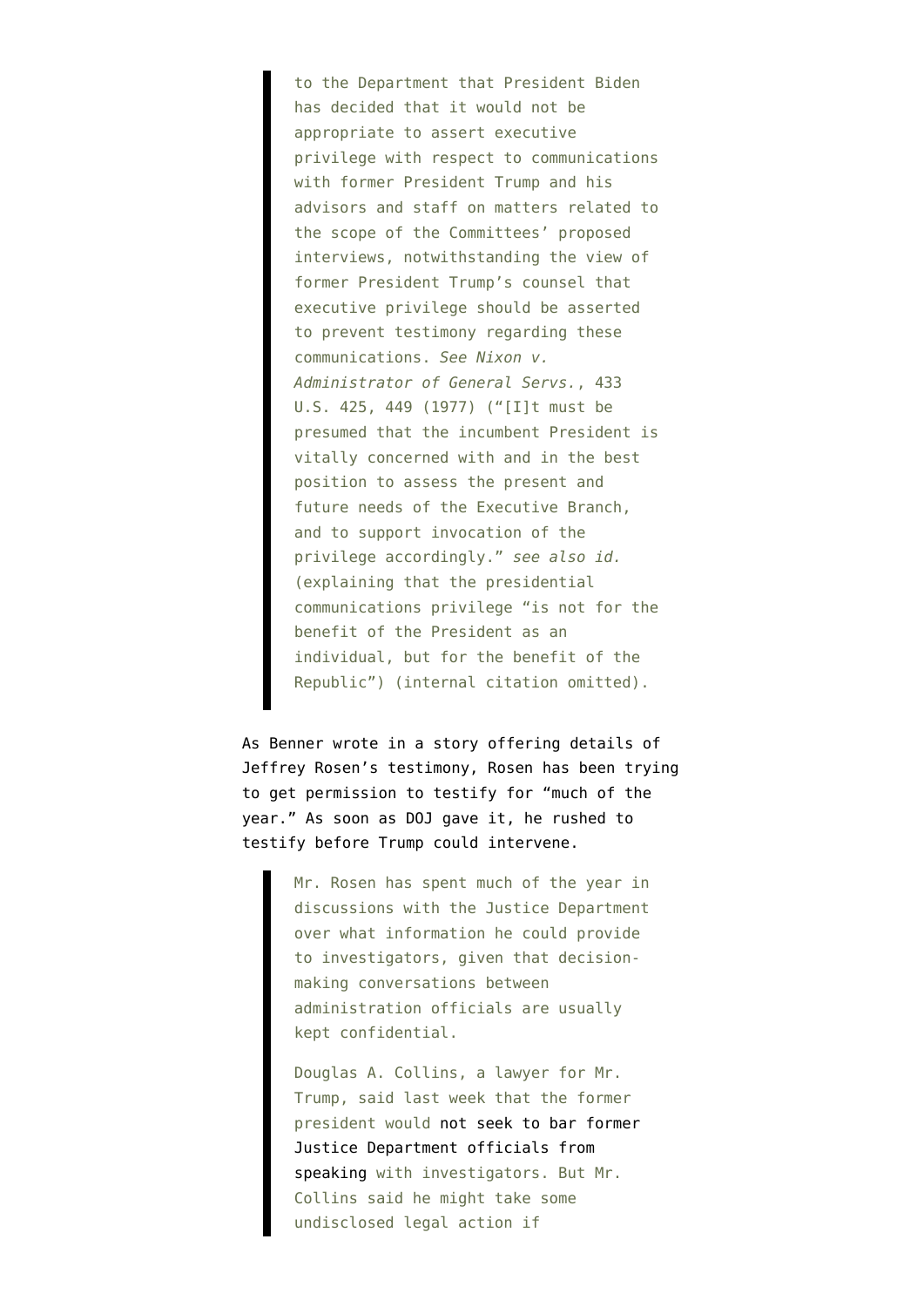congressional investigators sought "privileged information."

Mr. Rosen quickly scheduled interviews with congressional investigators to get as much of his version of events on the record before any players could ask the courts to block the proceedings, according to two people familiar with those discussions who are not authorized to speak about continuing investigations.

He also reached out directly to Michael E. Horowitz, the Justice Department's inspector general, and pledged to cooperate with his investigation, according to a person briefed on those talks.

The question is why. After all, these events were knowable to DOJ since they happened, and for the entirety of that time, DOJ has been conducting an investigation into efforts to obstruct the vote count. For some of that period, in fact, Rosen himself was in ultimate charge of the investigation, and he could have ordered or authorized himself to testify.

Benner didn't specify whether Rosen might have been interviewed by the FBI, though the implication is he has not been asked.

Similarly, DOJ IG has been investigating related issues since then as part of a specific investigation into the BJ Pak firing and a general investigation into January 6. While Michael Horowitz could not subpoena Rosen, he could simply have asked Rosen to provide testimony. But Benner is quite clear that Rosen has not yet testified even to Horowitz.

During that period, too, there was an instance where DOJ IG [asked](https://oig.justice.gov/sites/default/files/reports/21-061.pdf) someone for an interview, but the person quit to avoid the testimony.

> During the course of an ongoing administrative misconduct investigation,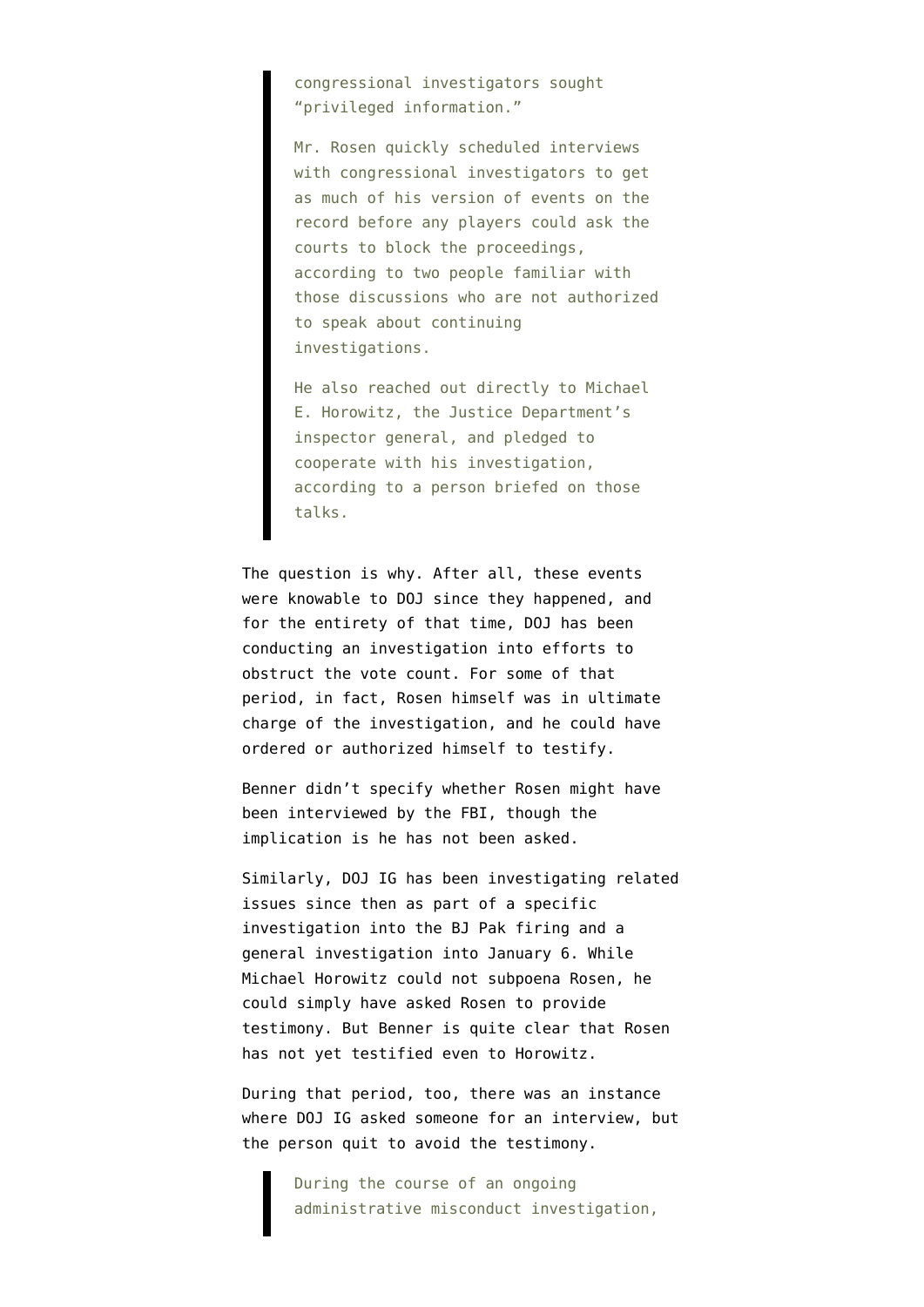the Department of Justice (DOJ) Office of the Inspector General (OIG) informed a then senior DOJ official, who was a non-career member of the Senior Executive Service, that the senior DOJ official was a subject in the investigation and that the OIG sought to interview the senior DOJ official in connection with the investigation. After several unsuccessful attempts to schedule a voluntary interview with the senior DOJ official, the OIG instructed the senior DOJ official to appear for a compelled interview and informed the senior DOJ official that neither the answers the senior DOJ official provided nor any evidence gained by reason of those answers could be used against the senior DOJ official in a criminal proceeding. The senior DOJ official failed to appear for the compelled interview and resigned from Department employment shortly thereafter.

The OIG concluded that the senior DOJ official violated both federal regulations and DOJ policy by failing to appear for a compelled OIG interview while still a DOJ employee. The OIG offered the senior DOJ official the opportunity to cure that violation by participating in a voluntary interview after leaving the Department, but the senior DOJ official, through counsel, declined to do so. The OIG has the authority to compel testimony from current Department employees upon informing them that their statements will not be used to incriminate them in a criminal proceeding. The OIG does not have the authority to compel or subpoena testimony from former Department employees, including those who retire or resign during the course of an OIG investigation.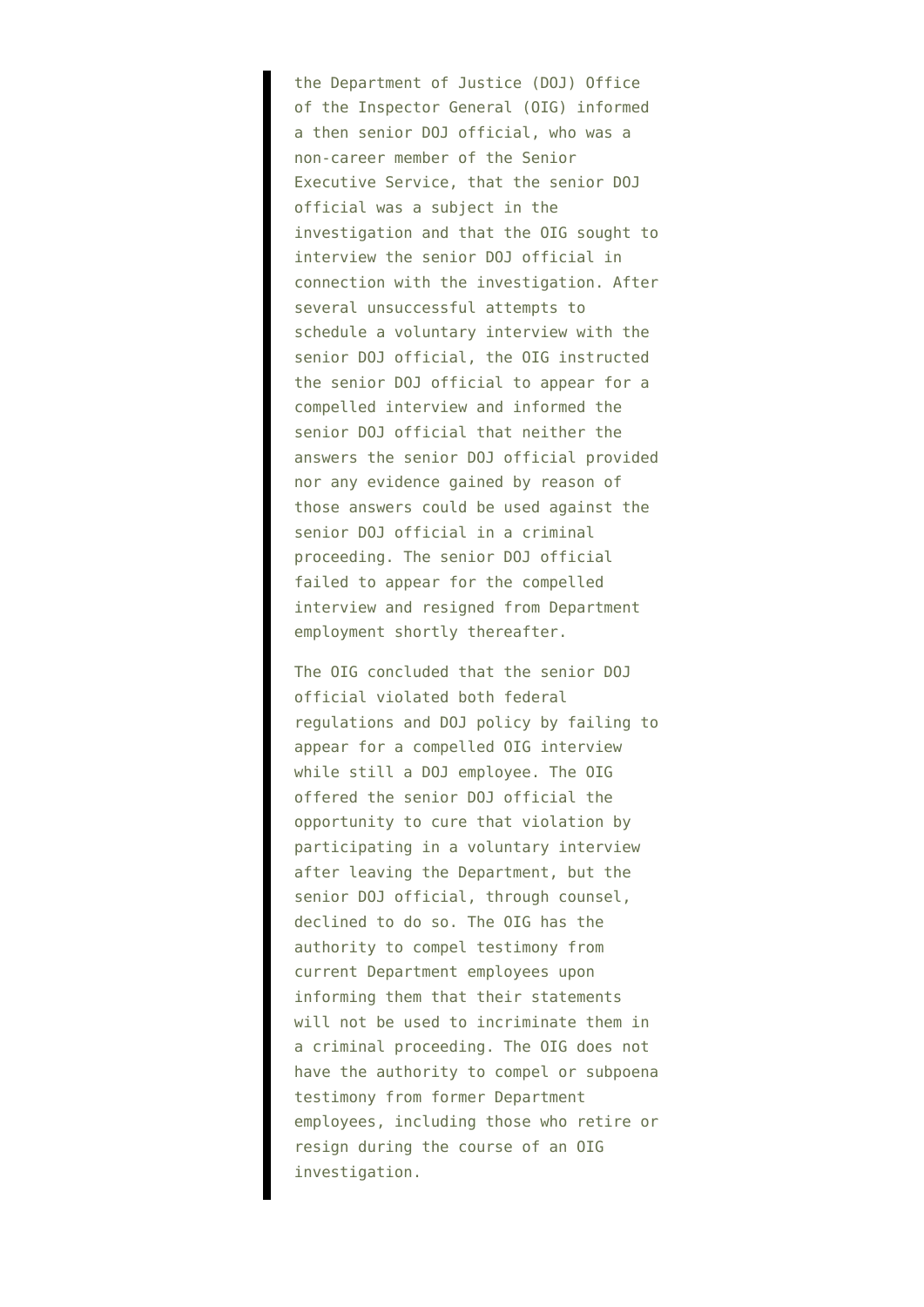Those events were reported on April 19.

There are two more dates of interest. First, DOJ only [released](https://www.justice.gov/ag/page/file/1413766/download) its new contact policy — under which the request for a privilege determination may have been passed — on July 21. I'm curious whether the request for a waiver of executive privilege waiver came after that. Executive privilege considerations were a key limitation on the Mueller investigation overseen in its final days partly by Rosen himself.

At least as interesting, however, is that DOJ sent the letter just one day before DOJ submitted [a court filing](https://storage.courtlistener.com/recap/gov.uscourts.dcd.228356/gov.uscourts.dcd.228356.33.0.pdf) in the Eric Swalwell lawsuit — speaking of members of Congress but using more generalized language — arguing that no federal officials can campaign in their official capacity and further noting that attacking one's employer is not within the scope of someone's job description.

> The record indicates that the January 6 rally was an electioneering or campaign activity that Brooks would ordinarily be presumed to have undertaken in an unofficial capacity. Activities specifically directed toward the success of a candidate for a partisan political office in a campaign context—electioneering or campaign activities—are not within the scope of the office or employment of a Member of the House of Representatives. Like other elected officials, Members run for reelection themselves and routinely campaign for other political candidates. But they do so in their private, rather than official, capacities.

> This understanding that the scope of federal office excludes campaign activity is broadly reflected in numerous authorities. This Court, for example, emphasized "the basic principle that government funds should not be spent to help incumbents gain reelection" in holding that House or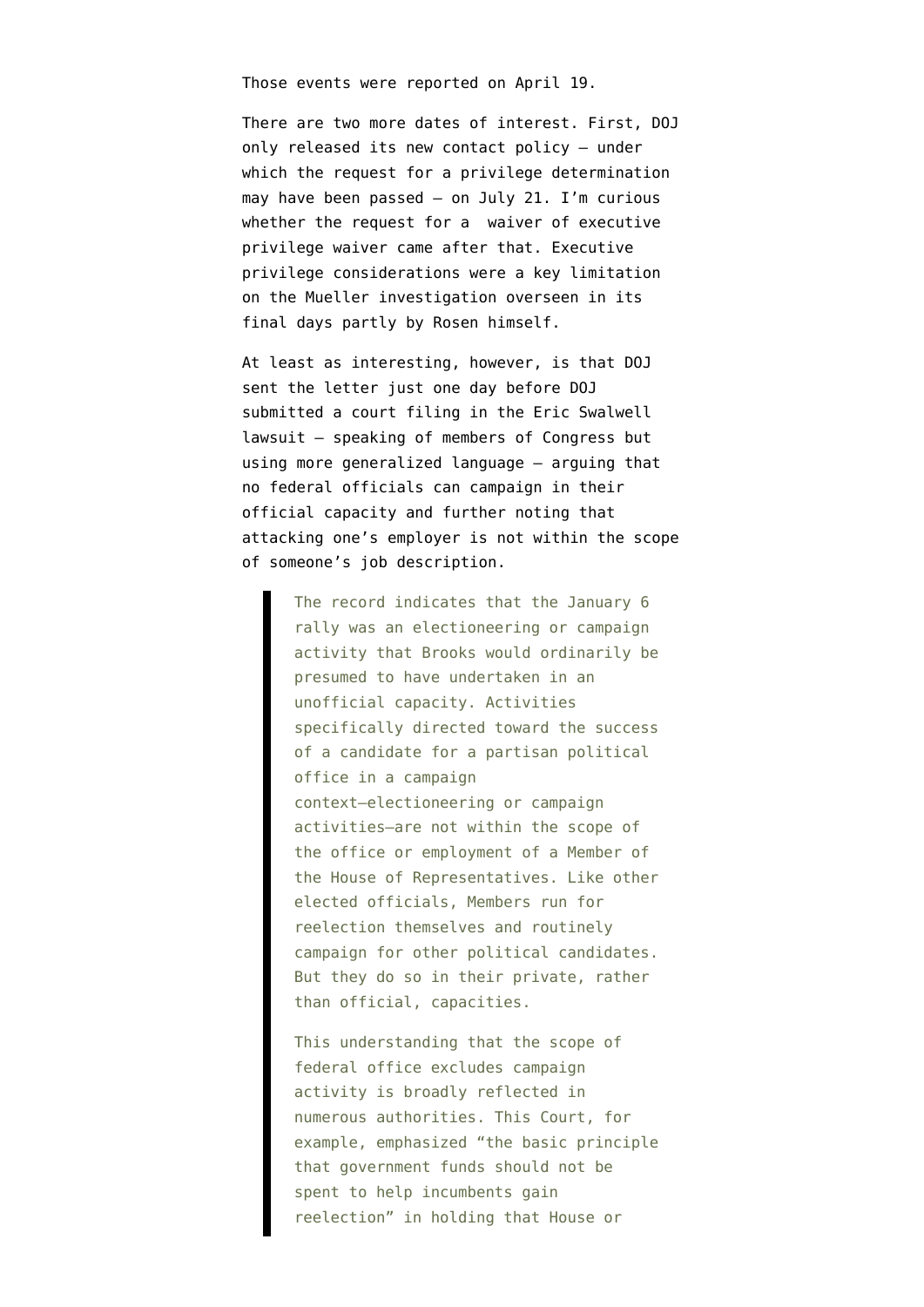Senate mailings aimed at that purpose are "unofficial communication[s]." Common Cause v. Bolger, 574 F. Supp. 672, 683 (D.D.C. 1982) (upholding statute that provided franking privileges for official communications but not unofficial communications).

## [snip]

Second, the Complaint alleges that Brooks engaged in a conspiracy and incited the attack on the Capitol on January 6. That alleged conduct plainly would not qualify as within the scope of employment for an officer or employee of the United States, because attacking one's employer is different in kind from any authorized conduct and not "actuated . . . by a purpose to serve" the employer. Id. § 228(1)(c). Brooks does not argue otherwise. Instead, he denies the Complaint's allegations of conspiracy and incitement. The Department does not address that issue here because the campaign-related nature of the rally independently warrants denial of certification, and because the Department is engaged in ongoing investigations into the events of January 6 more generally. But if the Court were to reject our argument that the campaign nature of the January 6 rally resolves the certification question, the Court should not certify that Brooks was acting within the scope of his office or employment unless it concludes that Brooks did not engage in the sort of conduct alleged in the Complaint. [my emphasis]

It's possible that this seven month delay is inexcusable.

It's also possible that it reflects the time DOJ took to come to other determinations about whether privileged information could be used to